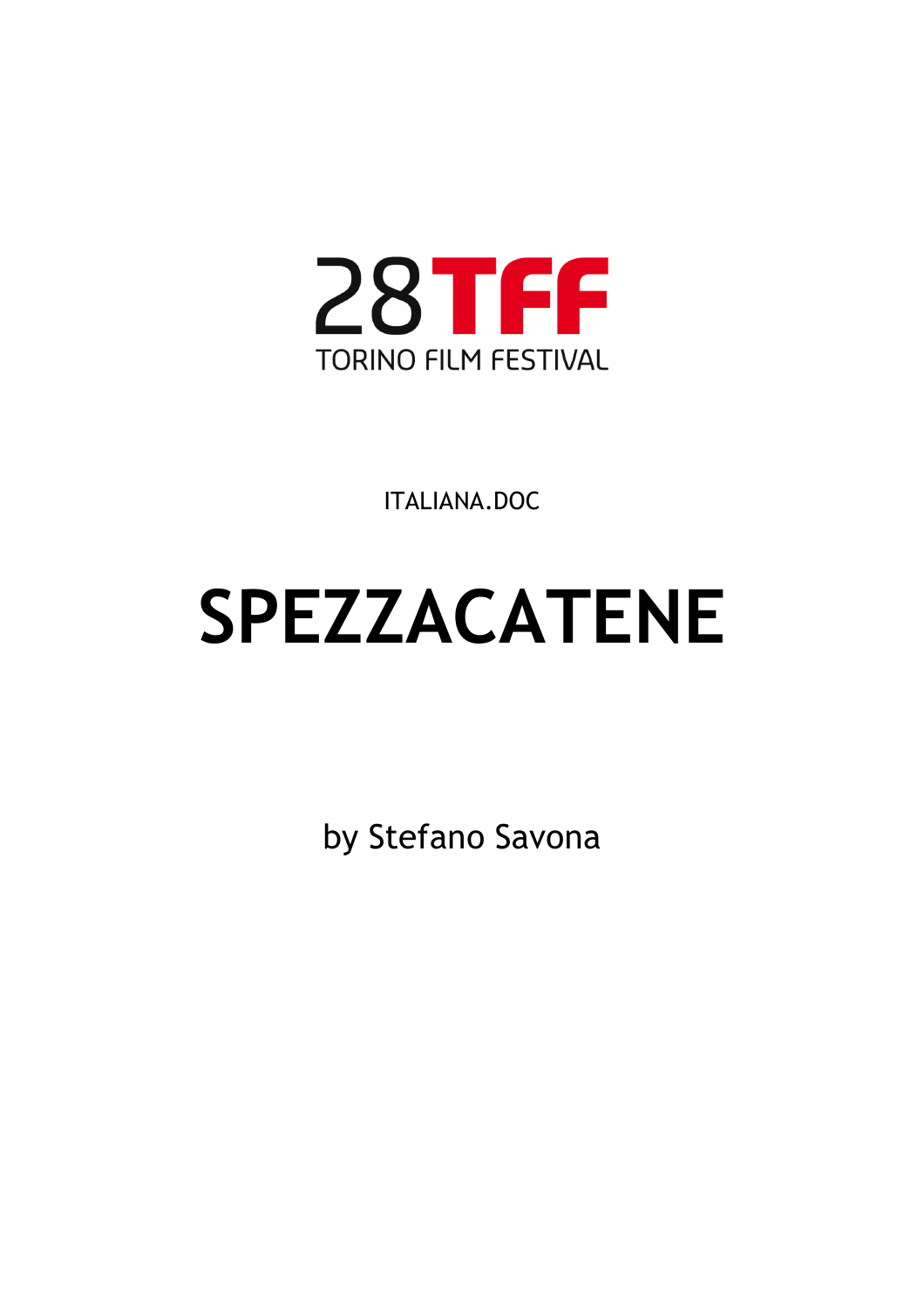## **Lotus Production Pulsemedia**

presents

# **SPEZZACATENE**

a film by **STEFANO SAVONA**

produced by **Marco Belardi** for **Lotus Production**

produced by **Roberto Ruini** for **Pulsemedia**

IN THE OFFICIAL COMPETITION AT THE **28° TORINO FILM FESTIVAL** - SECTION **ITALIANA.DOC**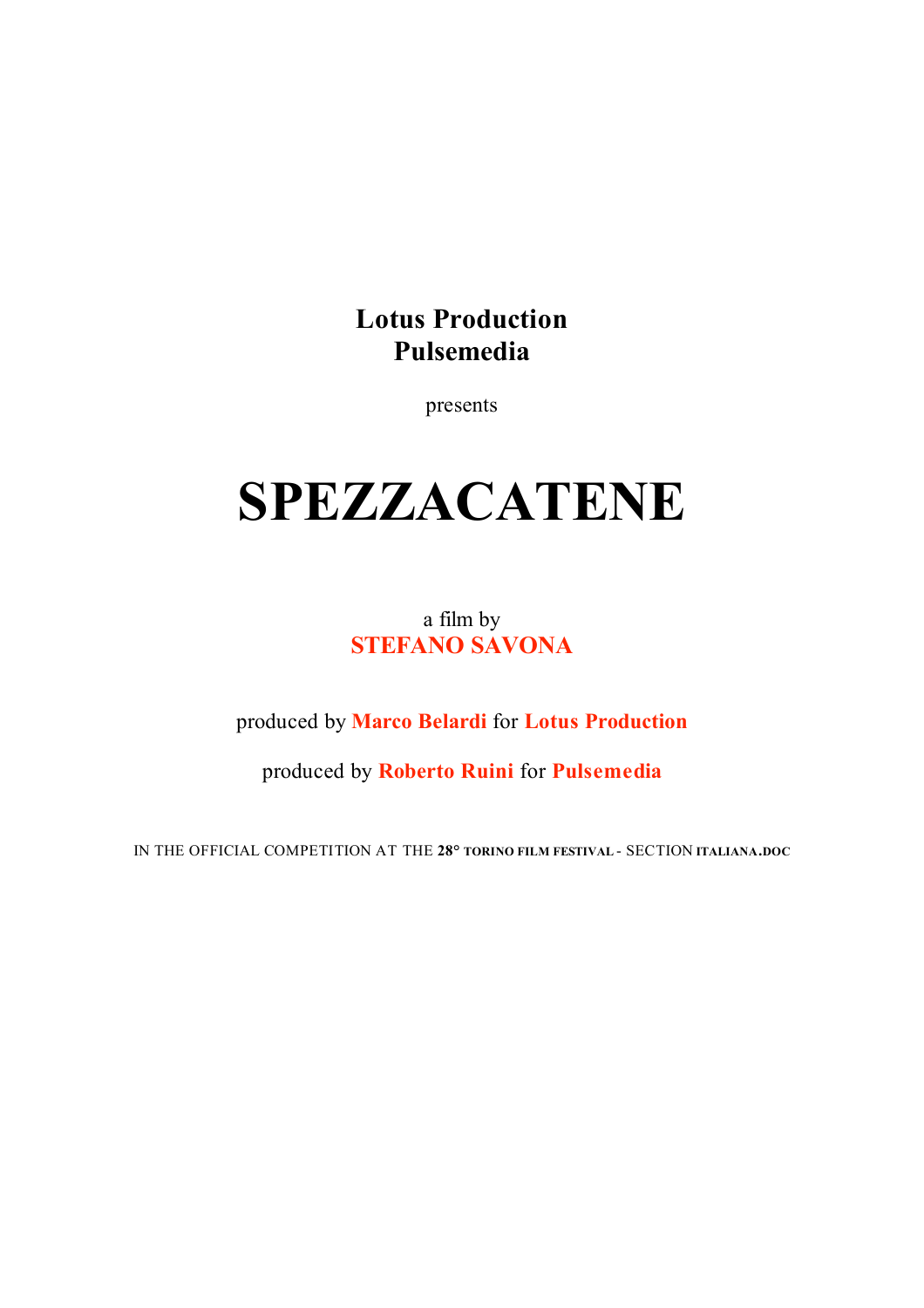### **SPEZZACATENE**

#### ■ **technical information**

| Nationality                     | <b>Italian</b>                                                           |
|---------------------------------|--------------------------------------------------------------------------|
| Year of production              | 2010                                                                     |
| Language                        | <b>Italian and Sicilian</b>                                              |
| Subtitles                       | <b>Italian</b>                                                           |
| Running time                    | 79 minuti                                                                |
| Format                          | Digibeta                                                                 |
| Directed by                     | <b>Stefano Savona</b>                                                    |
| Cinematography                  | Stefano Savona, Ester Sparatore                                          |
| <b>Interviews</b>               | Letizia Gullo, Stefano Savona                                            |
| Edited by                       | <b>Stefano Savona</b>                                                    |
| Sound                           | Letizia Gullo                                                            |
| Inspections and word processing | Alessia Porto                                                            |
| Music                           | Paolo Anello                                                             |
| Executive production            | <b>Fausto Rizzi for Pulsemedia</b>                                       |
| Press office                    | <b>MONGINI COMUNICAZIONE</b><br>$ph + 30.02.8375427$ fr $+30.02.8393087$ |

ph + 39 02 8375427 fx +39 02 8393987 michela.giorgini@monginicomunicazione.com

**NON-CONTRACTUAL CREDITS**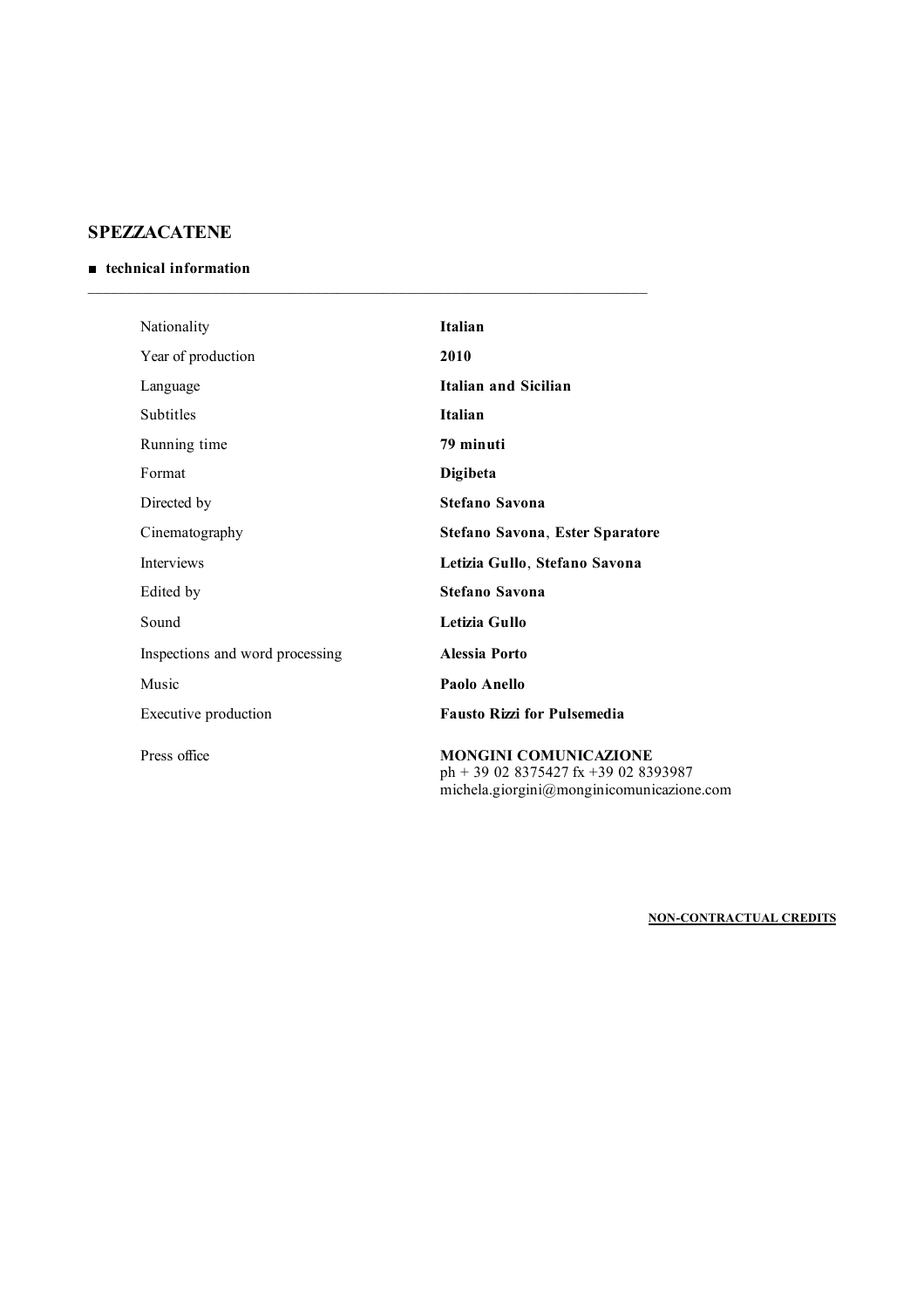#### **SPEZZACATENE**

#### **■ synopsis ■ director's notes**

#### ■ **synopsis**

Six farmers, men and women born in Sicily during the first thirty years of the last century, tell about when they were hungry and about how they had themselves finally fill.

 $\mathcal{L}_\text{max}$ 

Will of a missing society and late collection of stories never told before, these witnesses reveal us the single persons' passions behind the silent reality of exploitation and burden. From the protagonists' unexpected words emerges what a heroic adventure is the subsistence. These picaresque tales, which are far away from bucolic stereotypes and from the redemptive and salvific work rhetoric, reveal an original landscape, a territory of stories and memories that verges kilometer after kilometer in the variety of faces and places.

#### **■ director's notes**

*This editing assembles, in movie form, some of the hundred of oral witnesses that we collected during the last two years to realize an audiovisual archive of memories of the peasant in Sicily, which we decided to call "Il Pane di San Giuseppe". Fielding a very simple and, as far as possible, uniform recording device, we asked men and women born in Sicily before the 1930 to tell the story of their life, starting from the memory of their relationship with the food – its procurement, its preparation and consummation – from the meals that signed the key moments of each one of our protagonist's life. 1930 seemed to us a good distinction between the ones became adults before and the ones after the economic boom that progressively from the 50s swept across the Sicilian countryside, a territory that, while the new welfare was finally freeing large part of the population form the slavery of need, knew in few years a real revolution of the lifestyles, the points of references, the public imagination, through a process in which the sudden substitution of the new value system to the values inherited from a tradition of centuries ago, often took the characteristic of displacement and trauma.*

*Giving voice to the last witnesses and protagonists of a by then missing society, our archive would like to be a contribution, maybe delayed but, precisely for this reason, more urgent and needed, not only for the reconstruction of that memory, but also for the readmission of that forgotten heritage in the estate of our times culture.*

#### **Stefano Savona**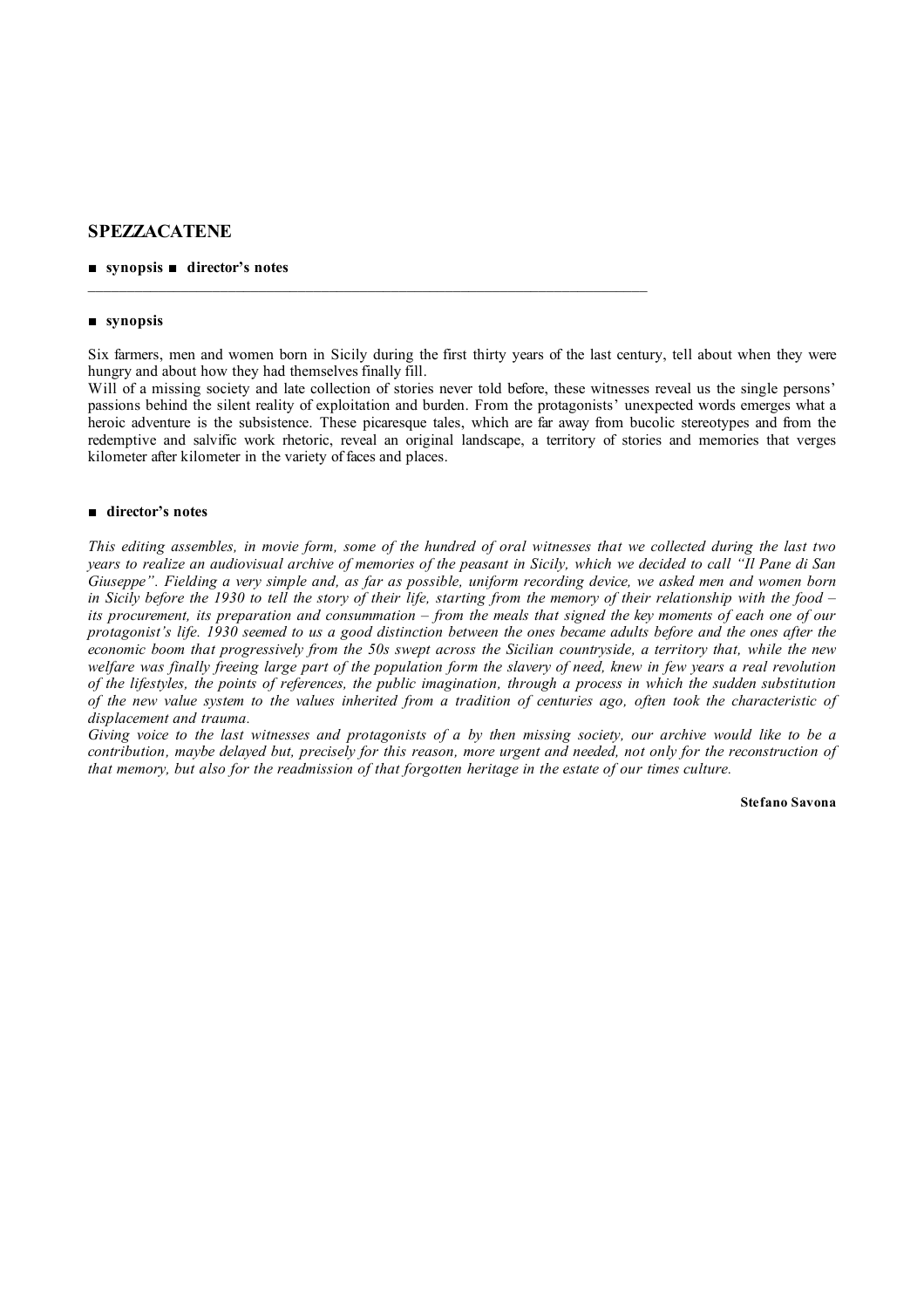#### **SPEZZACATENE**

#### ■ **the director ■ the production**

#### ■ **the director**

**Stefano Savona** (Palermo, 18th December 1969), studied archaeology and anthropology in Rome and took part to several archaeological digs in Sudan, Egypt, Turkey and Israel. In 1995 he began working as an independent photographer. From 1999 he devotes himself mainly to directing and producing documentary movies. He produced several video installations – among them we can recall the one for the collective exhibitions *La Città Infinita* (2003) and *Dreams* (2004) at the Triennale di Milano, *D-Day* (2005) at the Centre Pompidou of Parigi, Bombay - Maximum City (2006) at the Espace Tri-Postal of Lille. Moreover he produced the feature documentaries: *Roshbash Badolato* (1999), *Un Confine di Specchi* (2002), *Primavera in Kurdistan* (2006) and *Piombo Fuso* (2009), presented at the Festival di Locarno in the section Cinéastes Du Présent, in which he won the Special Prize of the Jury.

#### **Filmography**

2010 *Spezzacatene*, direction, documentary, 79', prod. Lotus Production e Pulsemedia

 $\mathcal{L}_\text{max}$ 

2009 *Piombo Fuso (Cast Lead),* direction, documentary, 82'; prod. Pulsemedia

2009 *Diario da Gaza*, direction, documentary, 54'; prod. Pulsemedia in collaborazione con Rai Doc3.

2008 *Il Tuffo della Rondine*, direction, documentary, 46'; con Massimo Zamboni; prod. Pulsemedia e Vivo Film

2006 *Primavera in Kurdistan* direction, documentary, 80'; prod. JBA Parigi e Minimum Fax

2002 *Un Confine di Specchi*, direction, documentary, 72'; prod. Tìpota Movie Company

2002 *I Formalisti Siciliani nel Cinema*, screenplay e co-direction con Marco Alessi, cortometraggio, 15'; prod. Maat

2001 *Alfabe*, *abbecedario curdo*, direction, documentary, 20'; prod. Associazione Un Ponte per…

1999 *Roshbash Badolato*, direction, documentary, 80'; con Anselmo De Filippis; prod. Maat

#### ■ **the production**

**LOTUS PRODUCTION** is a television and cinema production company that was founded in 2004 by Marco Antonio Belardi. The society commands a large post-production section, which is always in the lead as regards technology and with valuable human resources. Among the cinema productions and co-productions of the Lotus Production, in addition to the recent Stefano Savona's movie *Spezzacatene* (79', 2010) in competition in the section Italiana.doc of the Torino Film Festival 2010, we can recall: *Viaggio in Italia* (2007) starring Licia Maglietta and Antonio Catania directed by Paolo Genovese and Luca Miniero, a "sperimental" project produced for the television program Ballarò (Raitre): *In Coda ai titoli* (2004) by R. Paletti, documentary chosen at the International Rome Film Festival 2004 in the section Extra; *Ca Rend Heueux* (2004) film by Joachim in competition at the 59<sup>th</sup> Festival del Cinema di Locarno (co-production Belgium-Italy). In 2009 it produced, together with the Medusa Film Spa, the movie "Amore 14", based on the homonymous novel by Federico Moccia directed by the writer himself. At the present time Paolo Genovese's last movie, titled "Immaturi", is in editing phase; its release is estimated in 2011.

Ideation, production and distribution of movies, documentaries and multimedia works are at the core of the activities of **PULSEMEDIA.**

After producing Stefano Savona's movies *Il Tuffo della Rondine, 46', -* co-production with Vivo Film and Castagneda - *Diario da Gaza*, 54', 2009, together with Rai Doc 3 and *Piombo Fuso*, 82', 2009, documentary movie winner of the Special Jury Prize at the Locarno Film Festival in 2009, of the Special Jury Prize Ciné Cinéma Cineasti del Presente and at the Annecy Cinéma Italien 2010 the Grand Prize of the Jury as best documentary, **PULSEMEDIA** takes part, in co-production with the Lotus Production, in the Italiana.doc section of the Torino Film Festival with the new work of the Palermitan director *Spezzacatene* (79', 2010), produced together with the contribution of the Regione Siciliana, project APQ named "Il Pane di Giuseppe".